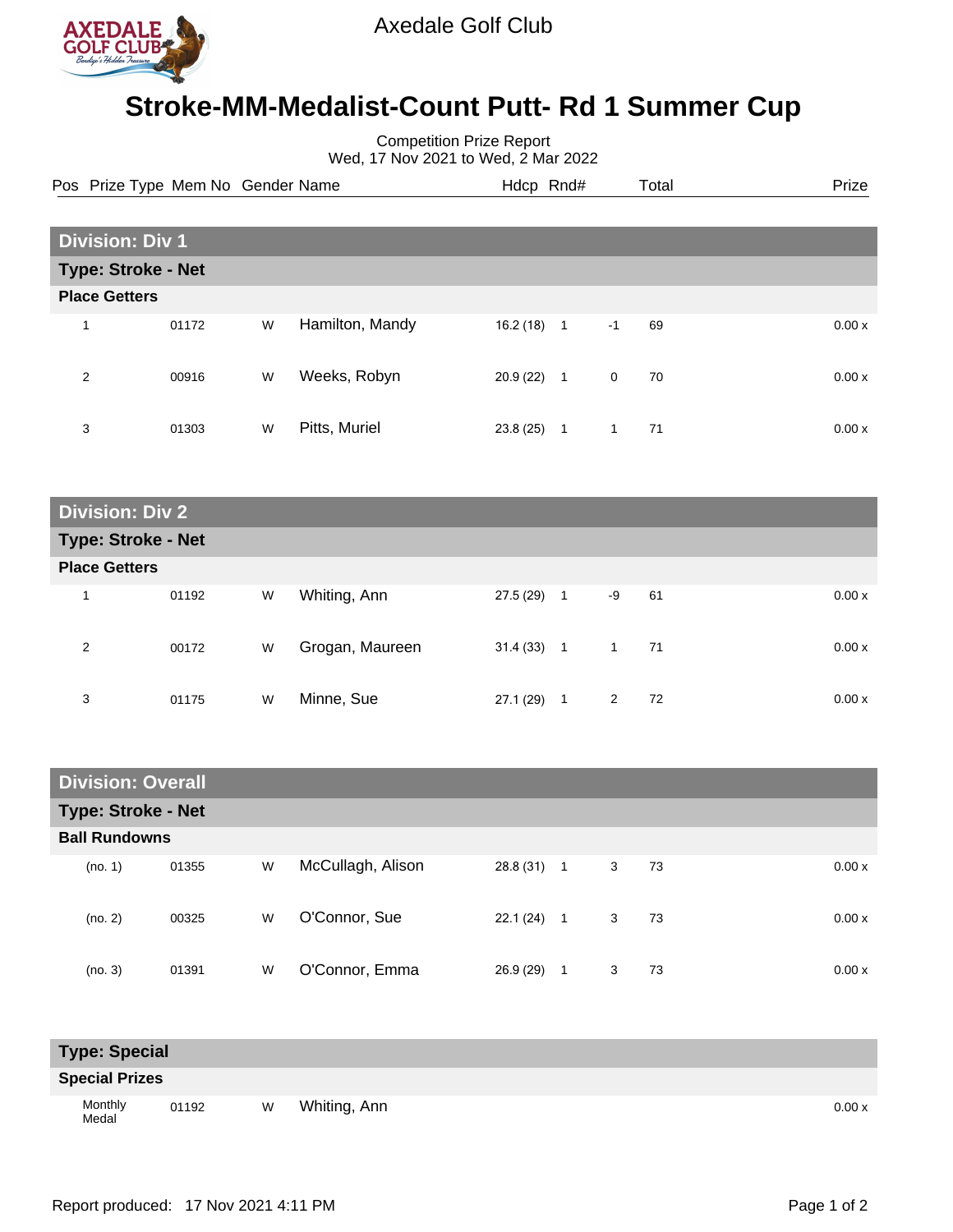| Pos Prize Type Mem No Gender Name |       |   |                 | Hdcp Rnd# Total | Prize               |
|-----------------------------------|-------|---|-----------------|-----------------|---------------------|
| Medal of<br><b>Medallists</b>     | 01172 | W | Hamilton, Mandy |                 | 0.00x               |
| <b>Count Putts</b>                | 01192 | W | Whiting, Ann    |                 | $1.00 \times$ Balls |

| <b>Division: Overall</b>  |       |   |                   |        |  |  |  |  |
|---------------------------|-------|---|-------------------|--------|--|--|--|--|
| <b>Type: Special</b>      |       |   |                   |        |  |  |  |  |
| <b>Special Prizes</b>     |       |   |                   |        |  |  |  |  |
| <b>1ST NTP</b>            | 01124 | W | Wood, Wendy       | 0.00x  |  |  |  |  |
| 3rd Over The<br>Creek     | 01192 | W | Whiting, Ann      | 0.00x  |  |  |  |  |
| 18TH - 2ND<br><b>SHOT</b> | 01172 | W | Hamilton, Mandy   | 0.00x  |  |  |  |  |
| 18TH - 2ND<br><b>SHOT</b> | 01450 | W | Chesher, Margaret | 0.00x  |  |  |  |  |
| 18TH - 2ND<br><b>SHOT</b> | 00695 | W | Yum, Rosslyn      | 0.00 x |  |  |  |  |